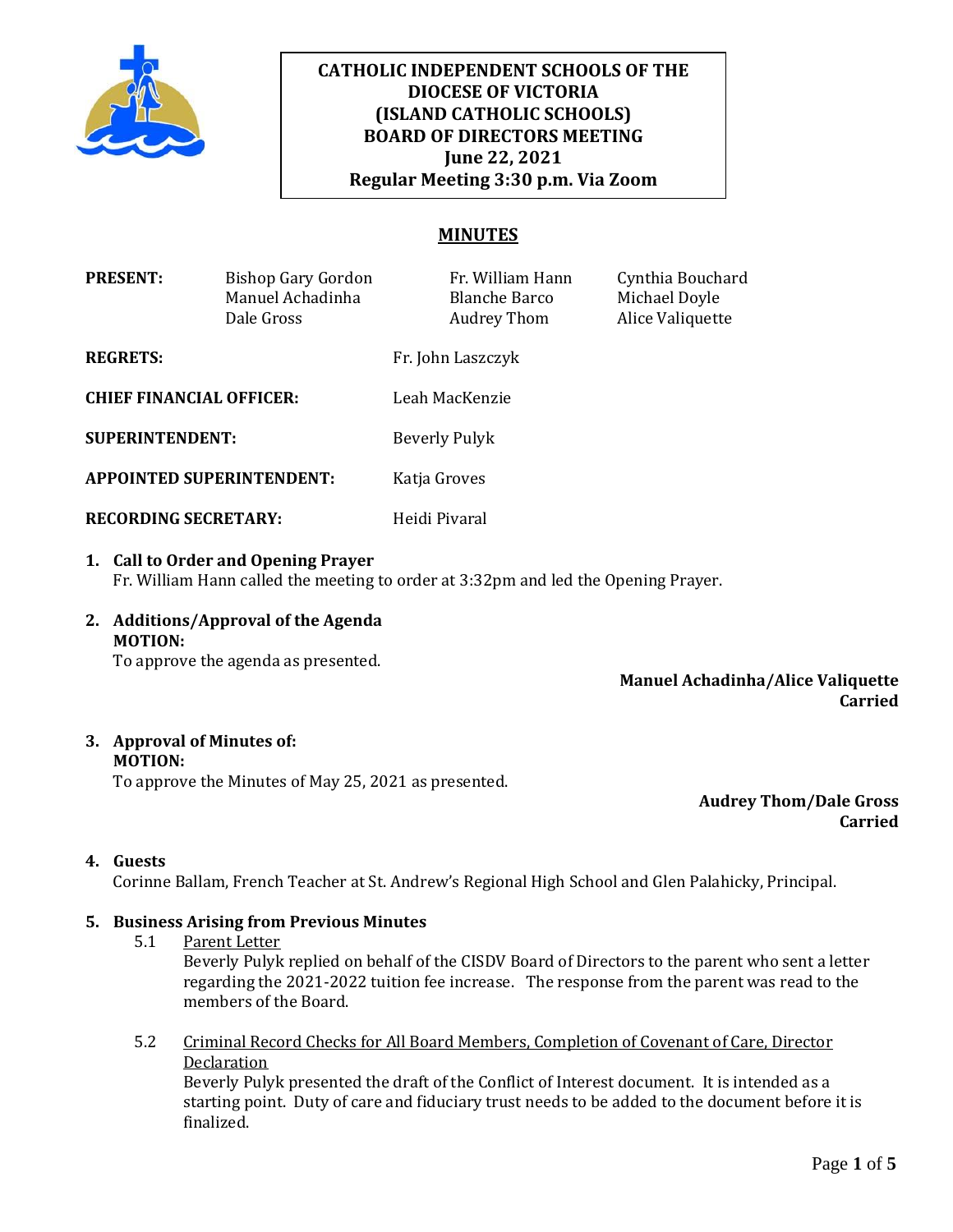## **ACTION**:

Members of the Board of Directors are to read the document and provide further feedback at the next meeting.

- 5.3 Report on Canadian Catholic School Trustees Association (CCSTA) June 3 & 4 AGM Alice Valiquette and Blanche Barco attended the CCSTA virtual conference and shared comments on the keynote speakers and AGM.
- 5.4 Queen of Angels School Update

Beverly Pulyk provided an update on surveys recently sent out. A satisfaction survey was recently sent out to parents and a staff survey will be sent before the end of the school year. The Superintendent met with the school's staff about previous survey results. They are committed to work together with other stakeholders with a goal of school improvement and increased enrolment. Based on current enrolment, they do not yet have a balanced budget. There is waiting list in Kindergarten. Discussion took place regarding the opening of a second Kindergarten class: minimizing operating debt at this time, tuition assistance, support as long as debt is not increased, need a solid 8-10 students. The decision is an operational decision of principal and superintendent as long as there is no increase in the budgeted operational debt.

### **6. Correspondence**

6.1 2021-22 French Exchange

Corinne Ballam spoke about the proposed French exchange for 2021-22 for students in grade 10 - 12. There is new a component: a couple of students in grade 11 next year would like to study in France for one semester. They would attend a Catholic private school in France and would get their credits to graduate. The one-month exchange would continue as in previous years. Discussion followed: parents need cancelation insurance in case travel situations change last minute due to the pandemic or other world issues.

#### **MOTION:**

To approve the French exchange for the 2021-22 school year as presented.

## **Manuel Achadinha/Audrey Thom Carried**

#### **7. New Business**

7.1 District Administrator

The position posted will be shared with the Administration Team.

7.2 Collective Agreement

Beverly Pulyk presented the document and highlighted the changes and additions. She thanked the dedication, expertise and commitment of the members of the sub-committee: Michael Doyle, John Mochrie and Leah MacKenzie. Negotiations took place over a number of months. The Catholic School Teachers Association (CSTA) presented the draft agreement to the teachers which they will vote on at the end of this month.

## **MOTION:**

To approve the Collective Agreement as presented.

## **Manuel Achadinha/Alice Valiquette Carried**

7.3 Salary for Support Staff and Admin

Effective September 1, 2021, it is proposed that non-union school teachers (St. John Paul II) be placed on the CISDV grid. It was also proposed that the salary for administrators and support staff increases no more than 3.5% with minor adjustments. Beverly Pulyk and Leah MacKenzie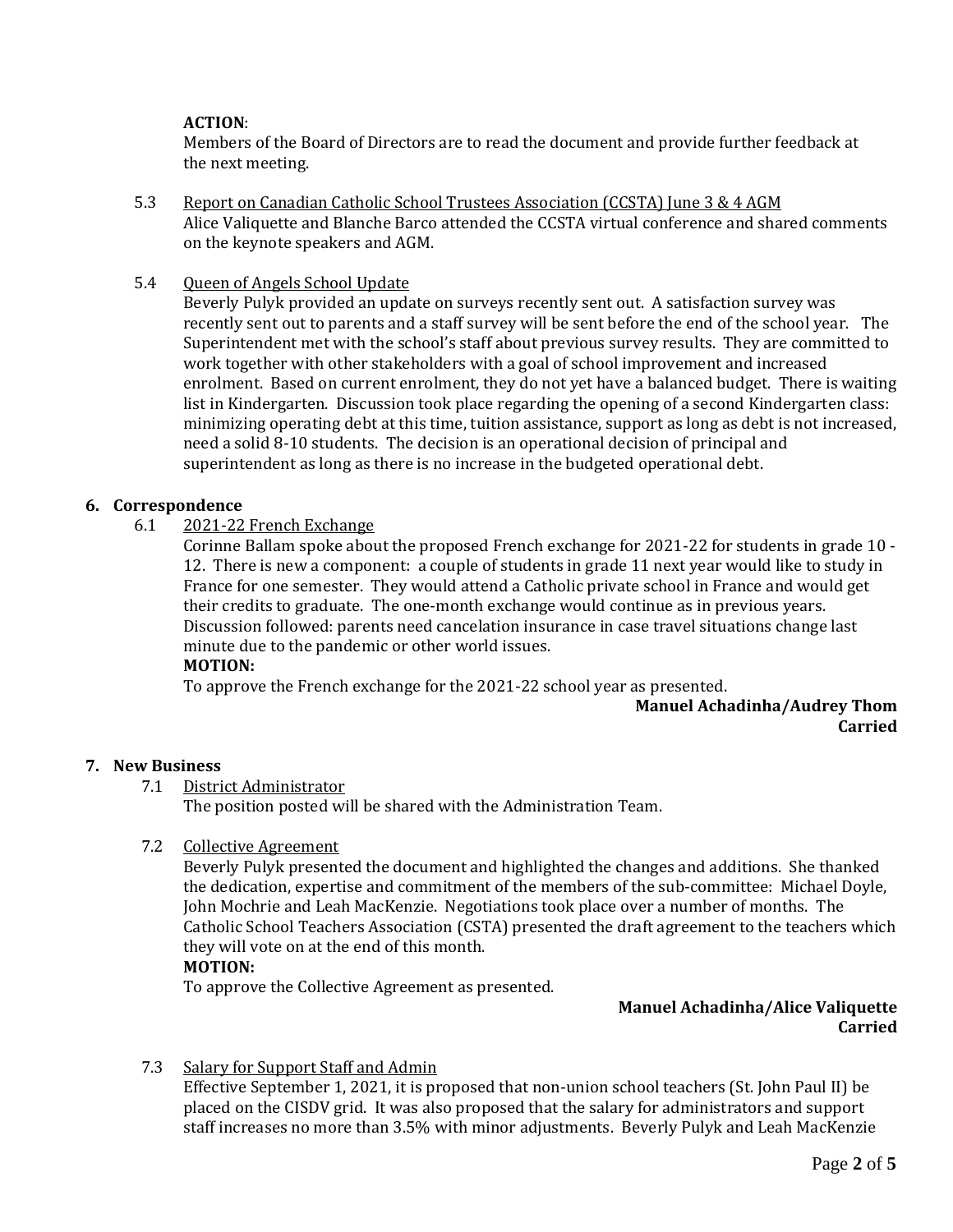will finalize the increases. If there are any adjustments beyond 3.5%, they will come back to the Board of Directors for final approval.

## **MOTION:**

To approve an increase in 2021-22 salaries for support staff and administrators, not to exceed 3.5%; and, any minor adjustments beyond 3.5% are to come back to the Board of Directors for final approval.

#### **Manuel Achadinha/Audrey Thom Carried**

#### **7.4** Letters of Understanding with the CSTA

Beverly Pulyk presented four Letters of Understanding made with the Catholic School Teachers Association (CSTA).

#### **MOTION:**

To approve Letter of Understanding No. 1 as presented (RE: leave of absence and seniority for QA in 2020-21).

> **Dale Gross/Manuel Achadinha Carried**

#### **MOTION:**

To approve Letter of Understanding No. 1B as presented (RE: leave of absence and seniority for QA in 2021-22).

#### **Blanche Barco/Alice Valiquette Carried**

### **MOTION:**

To approve Letter of Understanding No. 3 as presented (RE: incentive plan for Early Retirement Article 24 in Collective Agreement).

> **Michael Doyle/Audrey Thom Carried**

#### **MOTION:**

To approve Letter of Understanding No. 4 as presented (RE: lump sum payment as it relates to Article 14 in Collective Agreement).

> **Dale Gross/Audrey Thom Carried**

7.5 Policy 107 Parent Code of Conduct Beverly Pulyk presented the addition to Policy 107. Discussion followed. It will be updated to add references: Policy 315 and Responsible Ministry and Safe Environment (RMSE). **MOTION:**

To approve Policy 107 as amended.

**Alice Valiquette/Audrey Thom Carried**

# 7.6 Policy 411 Teacher Leave of Absence **MOTION:**

To approve Policy 411 as presented, assuming that the Collective Agreement will be ratified. **Blanche Barco/Michael Doyle**

**Carried**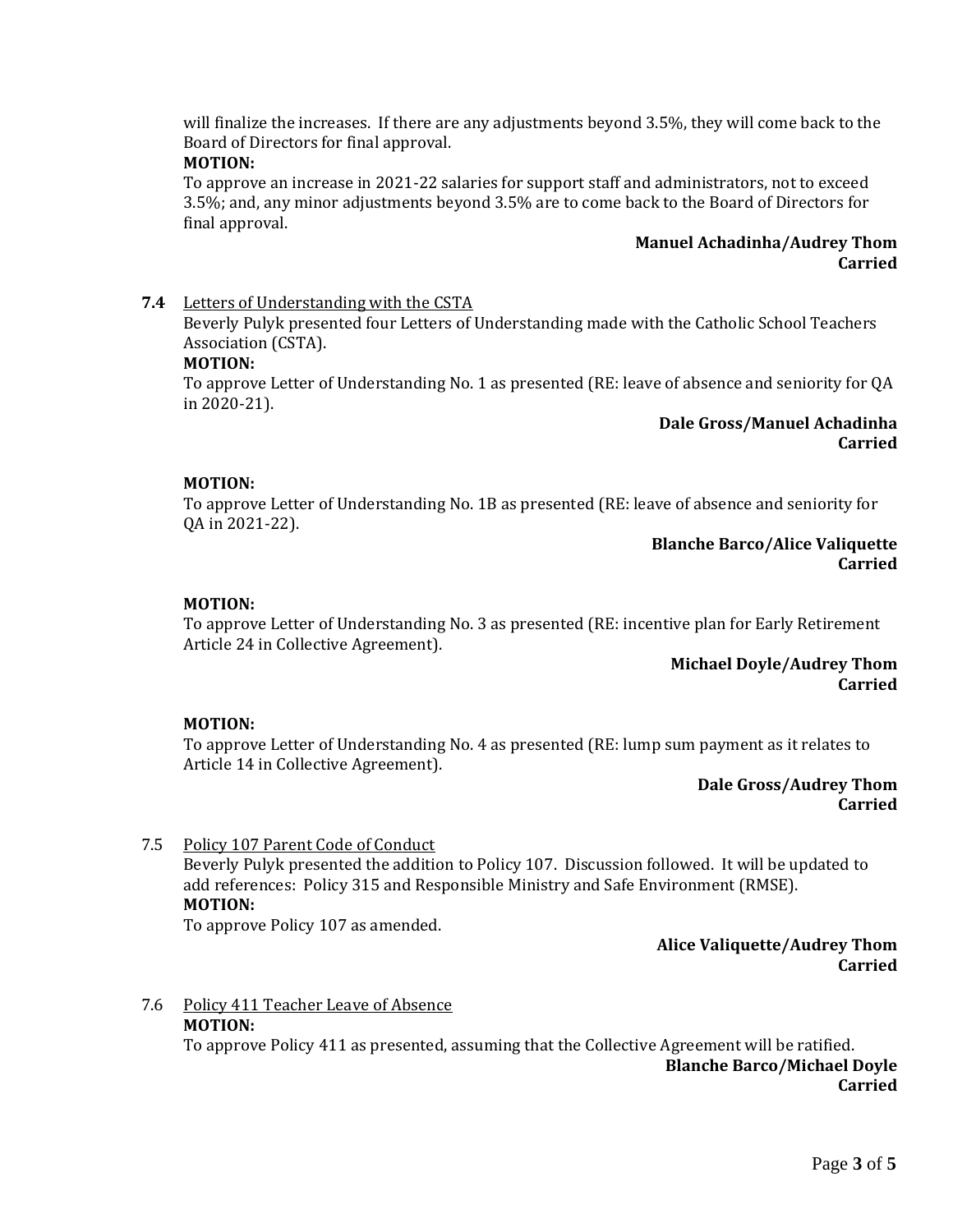7.7 Policy 709 Staff Tuitions **MOTION:** To approve Policy 709 as presented.

> **Audrey Thom/Alice Valiquette Carried**

#### 7.8 Policy 1003 Hazardous Materials **MOTION:** To Approve Policy 1003 as amended.

## **Manuel Achadinha/Michael Doyle Carried**

## 7.9 Long-term TOC and Tuition Discount Beverly Pulyk presented request from a long-term TOC. Discussion followed. It is hard to manage, consistency, and too many variables. As such, request is denied.

### **8. Reports**

8.1 Superintendent's Report

Beverly Pulyk highlighted items on her report. Fr William Hann thanked Bev for her leadership, skills and the gift of herself.

- 8.2 Finances Leah Mackenzie gave a verbal report. ES Audit was filed June 15 as required and school budgets continue to be updated.
- 8.3 Catholic Schools' Plan No significant changes; just minor change orders. The summer will be busy with construction.

Building on success Campaign: Leah Mackenzie shared the design of the donor wall. The grand opening might be during Catholic Schools Week in 2022.

## 8.4 Vicar of Education

He has been on several hiring committees lately. All is going well.

#### 8.5 Council Reps Reports

- Manuel Achadinha attended St. Andrew's Local School Council meeting. They had elections and filled the positions. They will have a new chair for the next school year.
- Alice Valiquette attended St. Joseph's Local School Council AGM. All is well.
- Dale Gross shared that St. John Paul II Local School Council has two new members. Volunteers have been cleaning and painting the outside of the school.
- Michael Doyle shared that Queen of Angels Local School Council has a chair and they have two First Nations members on the Council.

Beverly Pulyk reminded Board members that there is no expectation for them to attend each and every meeting of the Local School Council. The goal is that Board members attend two or three meetings per school year to listen to how things are going at the local level; the Board members is not a voting member on Council and therefore is not considered an active participant.